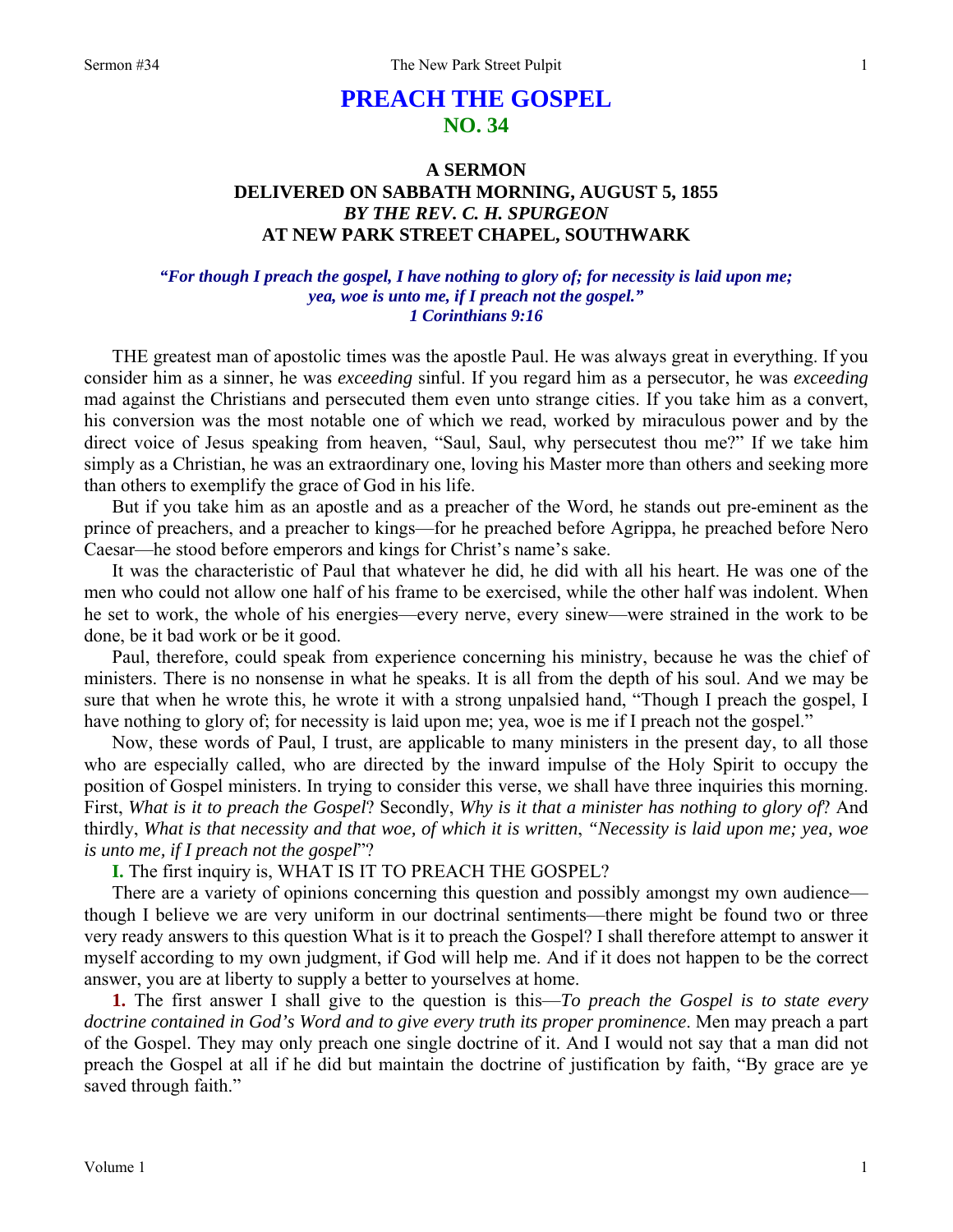I should put him down for a Gospel minister, but not for one who preached the whole Gospel. No man can be said to preach the whole Gospel of God if he leaves it out, knowingly and intentionally, one single truth of the blessed God.

This remark of mine must be a very cutting one and ought to strike into the consciences of many who make it almost a matter of principle to keep back certain truths from the people, because they are afraid of them. In conversation, a week or two ago, with an eminent professor, he said to me, "Sir, we know that we ought not to preach the doctrine of election, because it is not calculated to convert sinners."

"But" I said to him, "Who is the man that dares to find fault with the truth of God? You admit, with me, that it is a truth and yet you say it must not be preached? I dare not have said that thing. I would reckon it supreme arrogance to have ventured to say that a doctrine ought not to be preached when the all-wise God has seen fit to reveal it. Besides, is the whole Gospel intended to convert sinners? There are some truths which God blesses to the conversion of sinners, but are there not other portions which were intended for the comfort of the saint? and ought not these to be a subject of Gospel ministry as well as the others? And shall I look at one and disregard the other? No, if God says, 'Comfort ye, comfort ye, my people,' if election comforts God's people, then must I preach it."

But I am not quite so sure, that after all, that doctrine is not calculated to convert sinners. For the great Jonathan Edwards tells us that in the greatest excitement of one of his revivals, he preached the sovereignty of God in the salvation or condemnation of man, and showed that God was infinitely just if He sent men to hell! that He was infinitely merciful if He saved any, and that it was all of His own free grace, and he said, "I found no doctrine caused more thought, nothing entered more deeply into the heart than the proclamation of that truth."

The same might be said of other doctrines. There are certain truths in God's Word which are condemned to silence. They, indeed, are not to be uttered, because according to the theories of certain persons, looking at these doctrines, they are not calculated to promote certain ends. But is it for me to judge God's truth? Am I to put His words in the scale and say, "This is good and that is evil"? Am I to take God's Bible and sever it and say, "This is husk and this is wheat"? Am I to cast away any one truth and say, "I dare not preach it"?

No, God forbid. Whatsoever is written in God's Word is written for our instruction and the whole of it is profitable, either for reproof, or for consolation, or for edification in righteousness. No truth of God's Word ought to be withheld, but every portion of it preached in its own proper order.

Some men purposely confine themselves to four or five topics continually. Should you step into their chapel, you would naturally expect to hear them preaching, either from this, "Not of the will of the flesh, but of the will of God," or else, "Elect according to the foreknowledge of God the Father." You know that the moment you step in, you are sure to hear nothing but election and high doctrine that day.

Such men err also, quite as much as others, if they give too great prominence to one truth to the neglect of the others. Whatsoever is here to be preached, call it whatever name you please, write it high, write it low—the Bible, the whole Bible and nothing but the Bible, is the standard of the true Christian. Alas! alas! many make an iron ring of their doctrines and he who dares to step beyond that narrow circle is not reckoned orthodox. God bless heretics, then! God send us more of them!

Many make theology into a kind of tread wheel consisting of five doctrines, which are everlastingly rotated. For they never go on to anything else. There ought to be every truth preached. And if God has written in His Word that, "He that believeth not is condemned already," *that* is as much to be preached as the truth that, "There is no condemnation to them that are in Jesus Christ."

If I find it written, "O Israel, thou hast destroyed thyself" that man's condemnation is his own fault. I am to preach that as well as the next clause, "In me is thy help found." We ought, each of us, who are entrusted with the ministry, to seek to preach all truth. I know it may be impossible to tell you all of it. That high hill of truth has mists upon its summit. No mortal eye can see its pinnacle. Nor has the foot of man ever trodden it.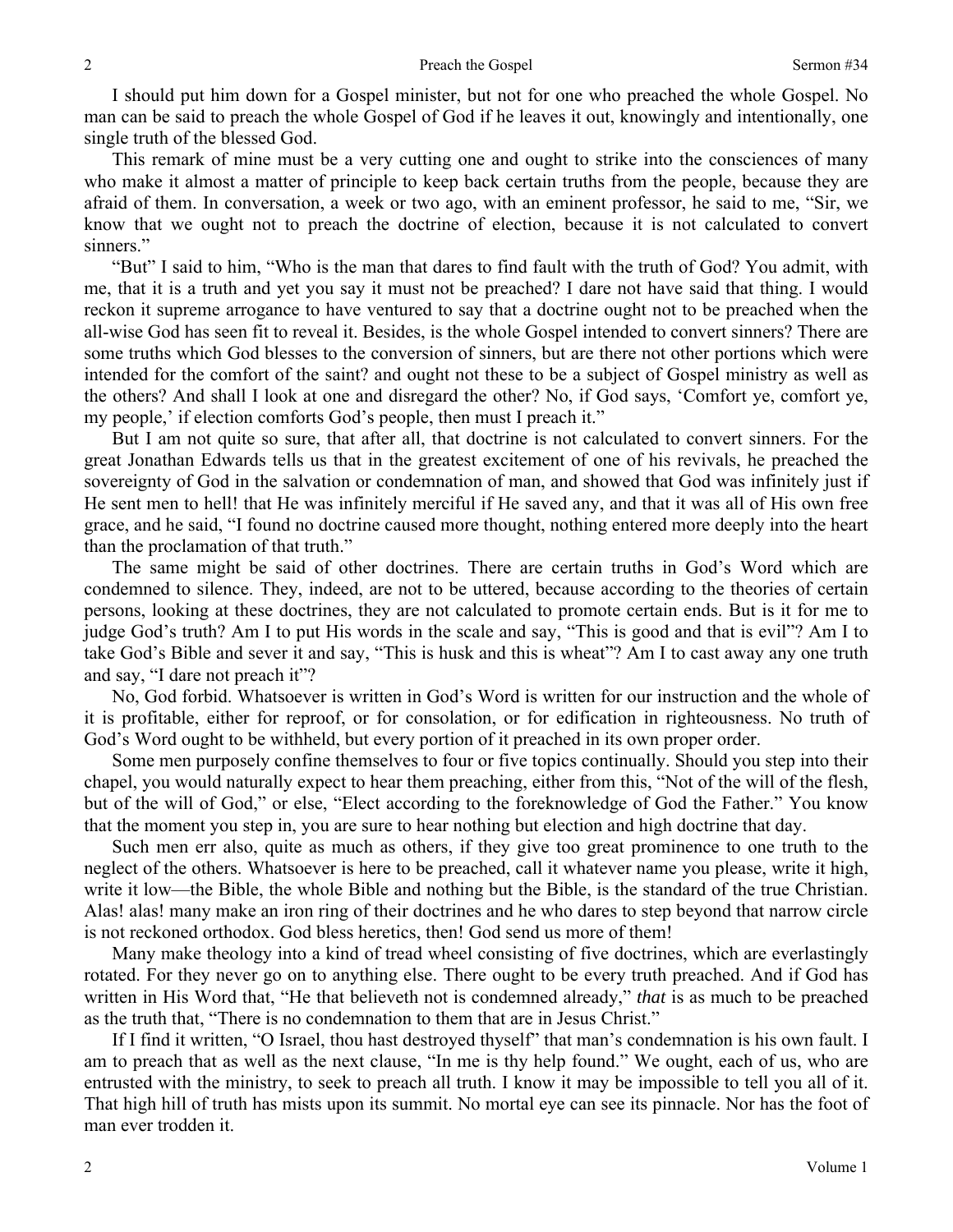But yet let us paint the mist, if we cannot paint the summit. Let us depict the difficulty itself, if we cannot unravel it. Let us not hide anything, if the mountain of truth be cloudy at the top, let us say, "Clouds and darkness are around him." Let us not deny it and let us not think of cutting down the mountain to our own standard, because we cannot see its summit or cannot reach its pinnacle. He who would preach the Gospel must preach all the Gospel. He who would have it said he is a faithful minister, must not keep back any part of revelation.

**2.** Again, am I asked what it is to preach the Gospel? I answer *to preach the Gospel is to exalt Jesus Christ*. Perhaps this is the best answer that I could give. I am very sorry to see very often how little the Gospel is understood, even by some of the best Christians. Some time ago there was a young woman under great distress of soul. She came to a very pious Christian man who said, "My dear girl, you must go home and pray."

Well, I thought within myself, that is not the Bible way at all. It never says, "Go home and pray." The poor girl went home. She did pray and she still continued in distress. Said he, "You must wait, you must read the Scriptures and study them." That is not the Bible way. That is not exalting Christ. I find a great many preachers are preaching that kind of doctrine. They tell a poor convinced sinner, "You must go home and pray, and read the Scriptures. You must attend the ministry," and so on. Works, works, works—instead of, "By grace are ye saved through faith,"

If a penitent should come and ask me, "What must I do to be saved?" I would say, "Christ must save you—believe on the name of the Lord Jesus Christ." I would neither direct to prayer, nor reading of the Scriptures, nor attending God's house, but simply direct to faith, the naked faith on God's Gospel. Not that I despise prayer—that must come after faith. Not that I speak a word against the searching of the Scriptures—that is an infallible mark of God's children. Not that I find fault with attendance on God's Word—God forbid! I love to see people there. But none of those things are the way of salvation.

It is nowhere written, "He that attends chapel shall be saved," or "He that reads the Bible shall be saved." Nor do I read, "He that prays and is baptized shall be saved," but "He that believeth*"*—he that has a naked faith on the "Man Christ Jesus"—on His Godhead, on His manhood, is delivered from sin. To preach that faith alone saves, is to preach God's truth.

Nor will I for one moment concede to any man the name of a Gospel minister, if he preaches anything as the plan of salvation except faith in Jesus Christ. Faith, faith, nothing but faith in His name. But we are, most of us, very much muddled in our ideas. We get so much work stored into our brain, such an idea of merit and of doing, wrought into our hearts, that it is almost impossible for us to preach justification by faith clearly and fully. And when we do, our people won't receive it.

We tell them, "Believe on the name of the Lord Jesus Christ and thou shalt be saved." But they have a notion that faith is something so wonderful, so mysterious, that it is quite impossible that without doing something else they can ever get it. Now, that faith which unites to the Lamb is an instantaneous gift of God and he who believes on the Lord Jesus is that moment saved without anything else whatsoever.

Ah! my friends, do we not want more exalting Christ in our preaching and more exalting Christ in our living? Poor Mary said, "They have taken away my Lord and I know not where they have laid him." And she might say so nowadays if she could rise from the grave. Oh! to have a Christ-exalting ministry! Oh! to have preaching that magnifies Christ in His person, that extols His divinity, that loves His humanity. To have preaching that shows Him as Prophet, Priest, and King to His people! to have preaching whereby the Spirit manifests the Son of God unto His children, to have preaching that says, "Look unto him and be ye saved, all the ends of the earth"—Calvary preaching, Calvary theology, Calvary books, Calvary sermons! These are the things we want, and in proportion as we have Calvary exalted and Christ magnified, the Gospel is preached in our midst.

**3.** The third answer to the question is, *to preach the Gospel is to give every class of character his due*. "You are only to preach to God's dear people, if you go into that pulpit," said a deacon once to a minister. Said the minister, "Have you marked them all on the back, that I may know them?" What is the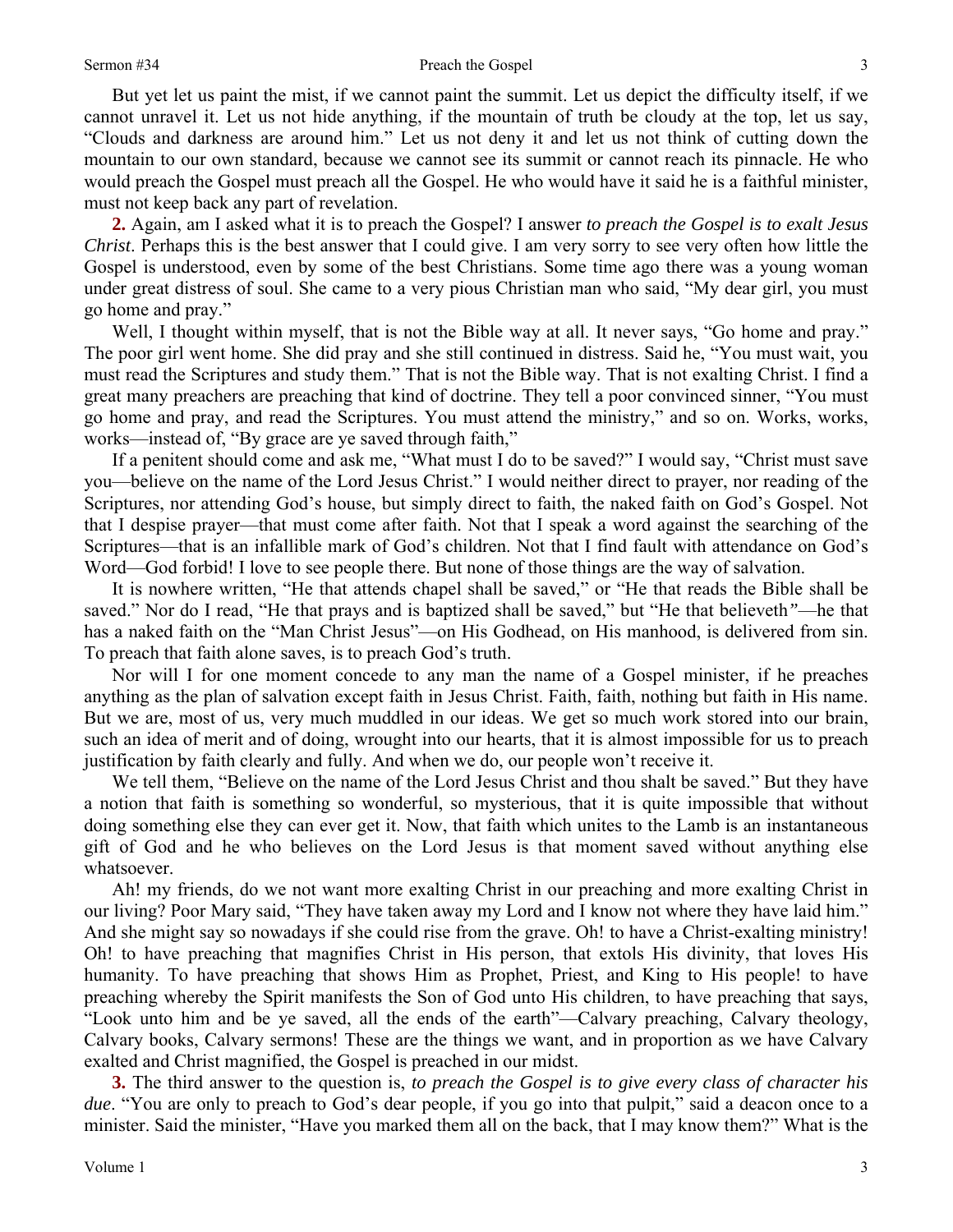good of this large chapel if I am only to preach to God's dear people? They are few enough. God's dear people might be held in the vestry. We have many more here besides God's dear people and how am I to be sure, if I am told to preach only to God's dear people, that somebody else won't take it to himself?

At another time someone might say, "Now, be sure you preach to sinners. If you do not preach to sinners this morning, you won't preach the Gospel. We shall only hear you once and we shall be sure you are not right if you do not happen to preach to sinners this particular morning, in this particular sermon."

What nonsense, my friends! There are times when the children must be fed and there are times when the sinner must be warned. There are different times for different objects. If a man is preaching to God's saints, if it so happen that little is said to sinners, is he to be blamed for it, provided that at another time when he is not comforting the saints, he directs his attention specially to the ungodly?

I heard a good remark from an intelligent friend of mine the other day. A person was finding fault with "Dr. Hawker's Morning and Evening Portions" because they were not calculated to convert sinners. He said to the gentleman, "Did you ever read 'Grote's History of Greece?'" "Yes." "Well, that is a shocking book, is it not? For it is not calculated to convert sinners."

"Yes, but," said the other, "'Grote's History of Greece' was never meant to convert sinners." "No," said my friend, "and if you had read the preface to 'Dr. Hawker's Morning and Evening Portion,' you would see that it was never meant to convert sinners, but to feed God's people, and if it answers its end, the man has been wise, though he has not aimed at some other end." Every class of person is to have his due.

He who preaches solely to saints at all times does not preach the Gospel. He who preaches solely and only to the sinner, and never to the saint, does not preach the whole of the Gospel. We have amalgamation here. We have the saint who is full of assurance and strong. We have the saint who is weak and low in faith. We have the young convert. We have the man halting between two opinions. We have the moral man. We have the sinner. We have the reprobate. We have the outcast. Let each have a word. Let each have a portion of meat in due season. Not at every season, but in *due* season. He who omits one class of character does not know how to preach the entire Gospel.

What! Am I to be put into the pulpit and to be told that I am to confine myself to certain truths only, to comfort God's saints? I will not have it so. God gives men hearts to love their fellow creatures and are they to have no development for that heart?

If I love the ungodly, am I to have no means of speaking to them? May I not tell them of judgment to come, of righteousness, and of their sin? God forbid I should so stultify my nature and so brutalize myself as to have a tearless eye when I consider the loss of my fellow creatures, and to stand and say, "You are dead, I have nothing to say to you!" and to preach in effect if not in words that most damnable heresy, that if men are to be saved they will be saved—that if they are not to be saved they will not be saved—that necessarily, they must sit still and do nothing whatever—and that it matters not whether they live in sin or in righteousness—some strong fate has bound them down with adamantine chains, and their destiny is so certain that they may live on in sin.

I believe their destiny is certain—that as elect, they will be saved, and if not elect, they are damned forever. But I do not believe the heresy that follows as an inference that therefore men are irresponsible and may sit still. That is a heresy against which I have ever protested as being a doctrine of the devil and not of God at all.

We believe in destiny, we believe in predestination. We believe in election and non-election, but notwithstanding that, we believe that we must preach to men, "Believe on the Lord Jesus Christ and ye shall be saved, but believe not on him and ye are damned."

**4.** I had thought of giving one more answer to this question, but time fails me. The answer would have been something like this—that to preach the Gospel is not to preach certain truths *about* the Gospel, not to preach *about* the people, but *to* preach to the people.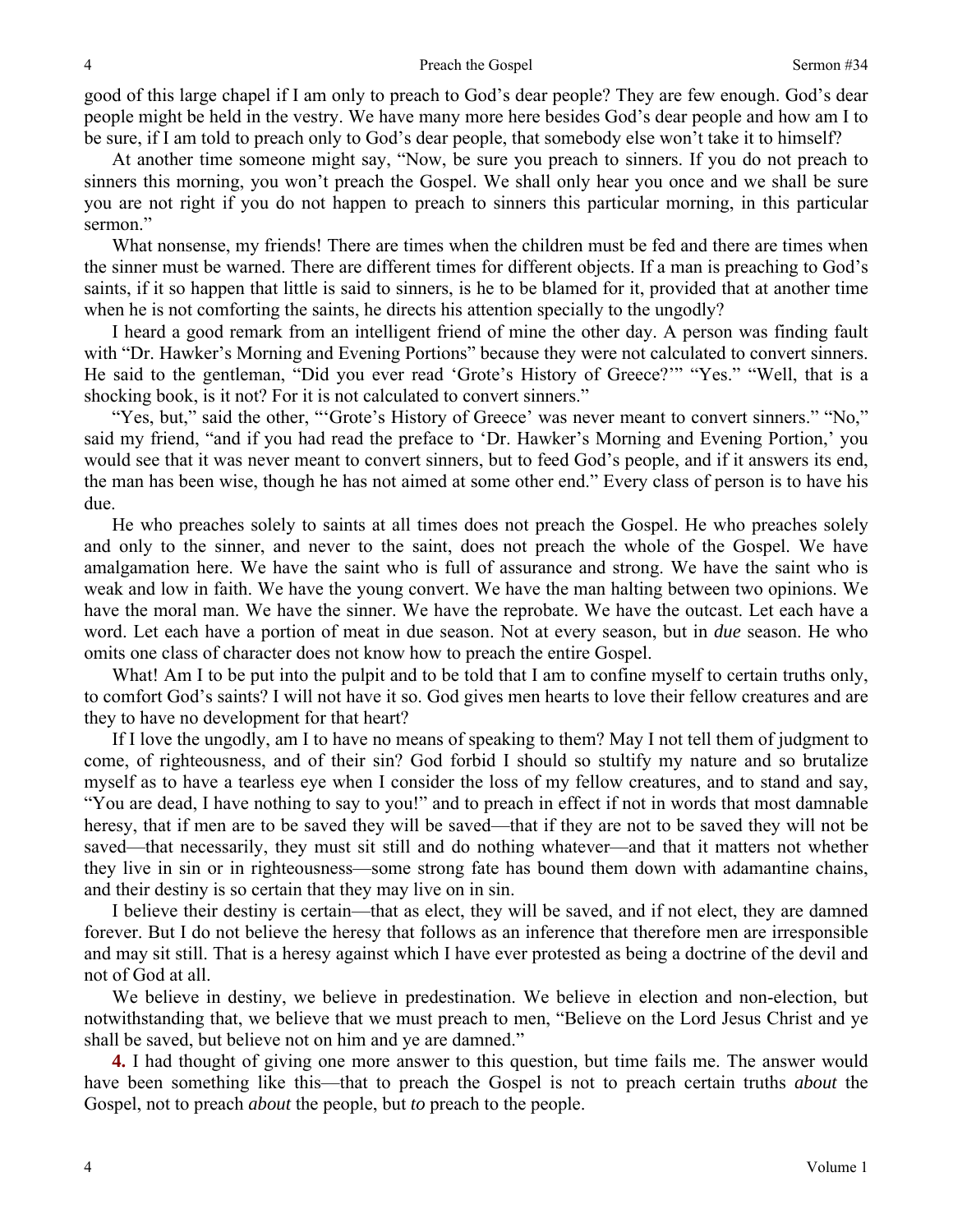To preach the Gospel is not to talk about what the Gospel is, but to preach it into the heart, not by your own might, but by the influence of the Holy Ghost—not to stand and talk as if we were speaking to the angel Gabriel and telling him certain things, but to speak as man to man and pour our heart into our fellow's heart.

This I take it, is to preach the Gospel, and not to mumble some dry manuscript over on Sunday morning or Sunday evening. To preach the Gospel is not to send a curate to do your duty for you. It is not to put on your fine gown and then stand and give out some lofty speculation. To preach the Gospel is not, with the hands of a bishop, to turn over some beautiful specimen of prayer, and then to go down again and leave it to some humbler person to speak.

Nay, to preach the Gospel is to proclaim with trumpet tongue and flaming zeal the unsearchable riches of Christ Jesus, so that men may hear, and understanding, may turn to God with full purpose of heart. This is to preach the Gospel.

**II.** The second question is—HOW IS IT THAT MINISTERS ARE NOT ALLOWED TO GLORY?

"For though I preach the gospel, I have nothing to glorify of." There are some weeds that will grow anywhere and one of them is Pride. Pride will grow on a rock as well as in a garden. Pride will grow in the heart of a shoe-black as well as in the heart of an alderman. Pride will grow in the heart of a servant girl and equally as well in the heart of her mistress. And pride will grow in the pulpit.

It is a weed that is dreadfully rampant. It wants cutting down every week or else we would stand up to our knees in it. This pulpit is a shocking bad soil for pride. It grows terribly and I scarcely know whether you ever find a preacher of the Gospel who will not confess that he has the greatest temptation to pride. I suppose that even those ministers of whom nothing is said, but that they are very good people and who have a City church, with some six people attending it, have a temptation to pride.

But whether that is so or not, I am quite sure wherever there is a large assembly, and wherever a great deal of noise and stir is made concerning any man, there is a great danger of pride. And mark you, the more proud a man is, the greater will be his fall at last. If people will hold a minister up in their hands, and not keep hold of him, but let him go, what a fall he will have, poor fellow, when it is all over. It has been so with many.

Many men have been held up by the arms of men, they have been held up by the arms of *praise*, and not of *prayer*. These arms have become weak and down they have fallen. I say there is temptation to pride in the pulpit. But there is no ground for it in the pulpit. There is no soil for pride to grow on, but it will grow without any. "I have nothing to glorify of." But notwithstanding, there often comes in some reason why we should glory, not real, but apparent only to ourselves.

**1.** Now, how is it that a true minister feels he has "nothing to glorify of." First, *because he is very conscious of his own imperfections*. I think no man will ever form a more just opinion of himself than he who is called constantly and incessantly to preach. Some man once thought he could preach and on being allowed to enter the pulpit, he found his words did not come quite so freely as he expected, and in the utmost trepidation and fear, he leaned over the front of the pulpit and said, "My friends, if you would come up here, it would take the conceit out of you all."

I verily believe it *would* out of a great many, could they once try themselves whether they could preach. It would take their critical conceit out of them and make them think that after all it was not such easy work. He who preaches best feels that he preaches worst. He who has set up some lofty model in his own mind of what eloquence should be and what earnest appeal ought to be, will know how much he falls below it.

He, best of all, can reprove himself when he knows his own deficiency. I do not believe when a man does a thing well, that therefore he will glory in it. On the other hand, I think that he will be the best judge of his own imperfections and will see them most clearly. *He* knows what he ought to be, other men do not. They stare, and gaze, and think it is wonderful, when he thinks it is wonderfully absurd and retires wondering why he has not done better.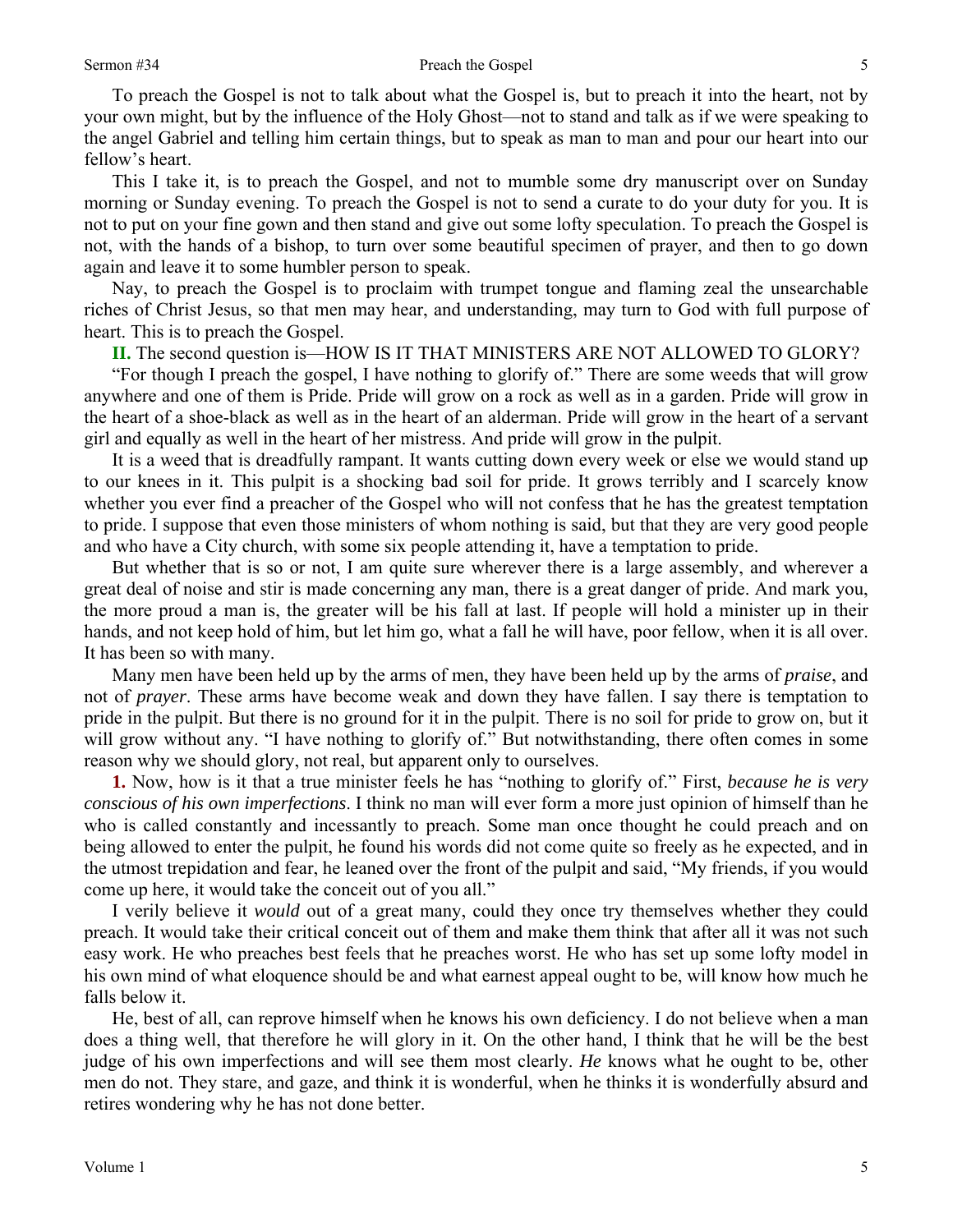Every true minister will feel that he is deficient. He will compare himself with such men as Whitefield, with such preachers as those of puritanical times and he will say, "What am I? Like a dwarf beside a giant, an anthill by the side of the mountain." When he retires to rest on Sabbath-night, he will toss from side to side on his bed, because he feels that he has missed the mark, that he has not had that earnestness, that solemnity, that death-like intenseness of purpose which became his position.

He will accuse himself of not having dwelt enough on this point, or for having shunned the other, or not having been explicit enough on some certain subject, or expanded another too much. He will see his own faults, for God always chastises His own children at nighttime, when they have done something wrong. We need not others to reprove us. God Himself takes us in hand. The most highly honored before God will often feel himself dishonored in his own esteem.

**2.** Again, another means of causing us to cease from all glory is the fact that God reminds us that *all our gifts are borrowed*. And strikingly have I this morning been reminded of that great truth—that all our gifts are borrowed, by reading in a newspaper to the following effect—

"Last week, the quiet neighborhood of New Town was much disturbed by an occurrence which has thrown a gloom over the entire neighborhood. A gentleman of considerable attainments, who has won an honorable degree at the university, has for some months been deranged. He had kept an academy for young gentlemen, but his insanity had obliged him to desist from his occupation, and he has for some time lived alone in a house in the neighborhood. The landlord obtained a warrant of ejectment, and it being found necessary to handcuff him, he was, by sad mismanagement compelled, to remain on the steps, exposed to the gaze of a great crowd, until at last a vehicle arrived, which conveyed him to the asylum. One of his pupils (says the paper) is Mr. Spurgeon."

The man from whom I learned whatever of human learning I have, has now become a raving lunatic in the Asylum! When I saw that, I felt I could bend my knee with humble gratitude and thank my God that not yet had my reason reeled, not yet had those powers departed. Oh! how thankful we ought to be that our talents are preserved to us and that our mind is not gone! Nothing came nearer and closer to me than that.

There was one who had taken all pains with me—a man of genius and of ability, and yet there he is! How fallen! How fallen! How speedily does human nature come from its high estate and sink below the level of the brutes. Bless God my friends, for your talents! Thank Him for your reason! Thank Him for your intellect! Simple as it may be, it is enough for you, and if you lost it you would soon mark the difference.

Take heed to yourself lest in aught you say, "This is Babylon that I have builded." For remember, both trowel and mortar must come from Him. The life, the voice, the talent, the imagination, the eloquence—all are the gifts of God. And he who has the greatest gifts must feel that unto God belong the shield of the mighty, for He has given might to His people and strength unto His servants.

**3.** One more answer to this question. Another means whereby God preserves His ministers from glorying is this—*He makes them feel their constant dependence upon the Holy Ghost*. Some do not feel it, I confess. Some will venture to preach without the Spirit of God or without entreating Him. But I think that no man who is really commissioned from on high will ever venture to do so, but he will feel that he needs the Spirit.

Once, while preaching in Scotland, the Spirit of God was pleased to desert Me. I could not speak as usually I have done. I was obliged to tell the people that the chariot wheels were taken off and that the chariot dragged very heavily along. I have felt the benefit of that ever since. It humbled me bitterly, for I could have crept into a nutshell, and I would have hidden myself in any obscure corner of the earth.

I felt as if I should speak no more in the name of the Lord and then the thought came, "Oh! you are an ungrateful creature—has not God spoken by you hundreds of times? And this once, when He would not do so, will you upbraid Him for it? Nay, rather thank Him, that a hundred times He has stood by you, and if once He has forsaken you, admire His goodness, that thus He would keep you humble."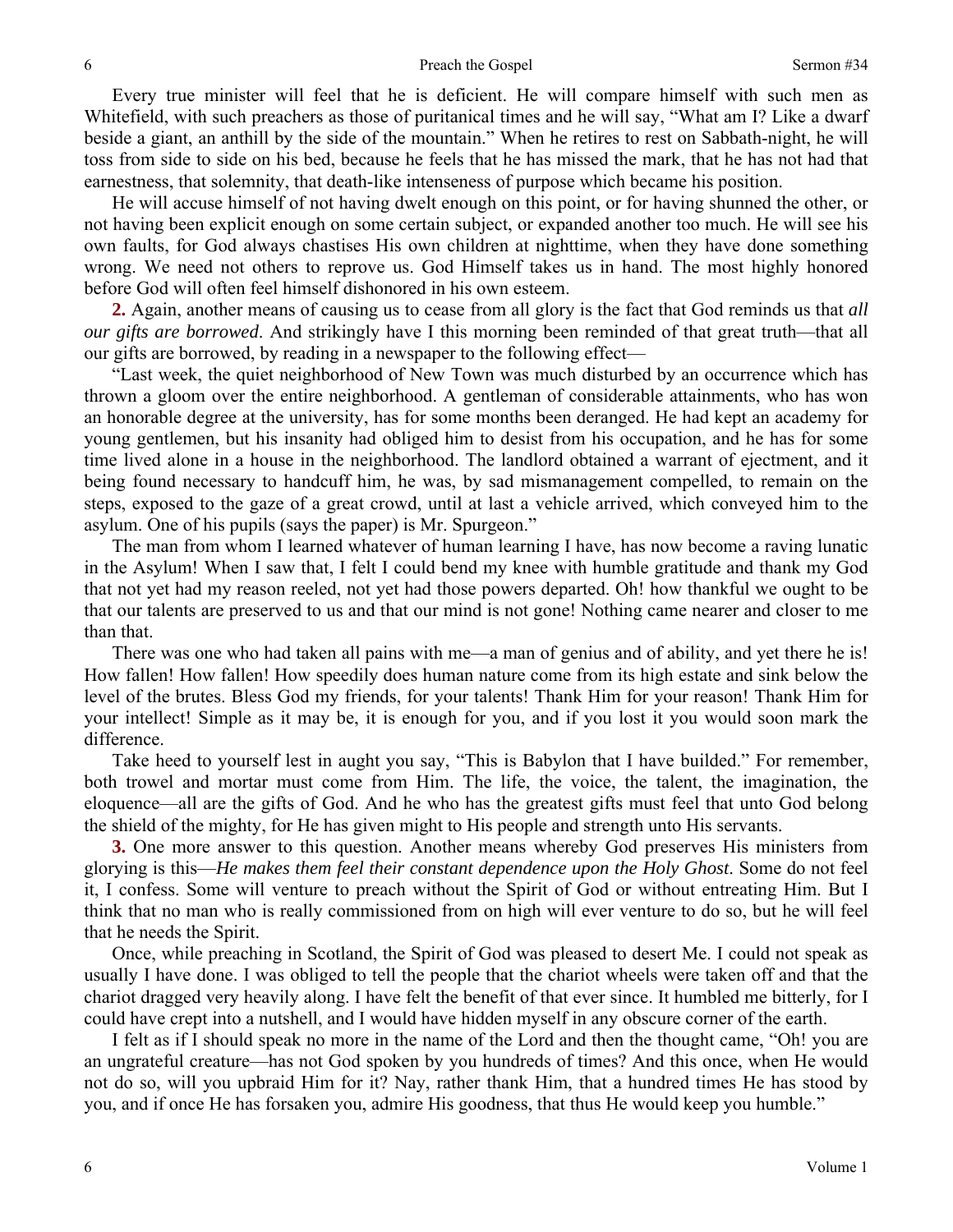Some may imagine that lack of study brought me into that condition, but I can honestly affirm that it was not so. I think that I am bound to give myself unto reading and not tempt the Spirit by unthought-of effusions. Usually, I deem it a duty to seek a sermon of my Master and implore Him to impress it on my mind. But on that occasion, I think I had even prepared more carefully than I ordinarily do, so that unpreparedness was not the reason.

The simple fact was this, "The wind bloweth where it listeth." and winds do not always blow hurricanes. Sometimes the winds themselves are still. And therefore, if I rest on the Spirit, I cannot expect I should always feel its power alike.

What could I do without the celestial influence, for to that I owe everything? By this thought God humbles His servants. God will teach us how much we want it. He will not let us think we are doing anything ourselves. "Nay," says He, "you shall have none of the glory. I will take you down. Are you thinking 'I am doing this'? I will show you what you are without Me."

Out goes Samson. He attacks the Philistines. He fancies he can slay them, but they are on him. His eyes are out. His glory is gone, because he trusted not in his God, but rested in himself. Every minister will be made to feel his dependence upon the Spirit, and then will he, with emphasis, say, as Paul did, "If I preach the gospel, I have nothing to glorify of."

**III.** Now comes the third question, with which we are to finish, WHAT IS THAT NECESSITY WHICH IS LAID UPON US TO PREACH THE GOSPEL?

**1.** First, *a very great part of that necessity springs from the call itself.* If a man be truly called of God to the ministry, I will defy him to withhold himself from it. A man who has really within him the inspiration of the Holy Ghost calling him to preach cannot help it. He must preach. As fire within the bones, so will that influence be until it blazes forth. Friends may check him, foes criticize him, despisers sneer at him, the man is indomitable. He must preach if he has the call of heaven.

All earth might forsake him, but he would preach to the barren mountaintops. If he has the call of heaven, if he has no congregation, he would preach to the rippling waterfalls and let the brooks hear his voice. He could not be silent. He would become a voice crying in the wilderness, "Prepare ye the way of the LORD."

I no more believe it possible to stop ministers, than to stop the stars of heaven. I think it no more possible to make a man cease from preaching, if he is really called, than to stop some mighty cataract by seeking, with an infant's cup, to drink its waters. The man has been moved of heaven, who shall stop him? He has been touched of God, who shall impede him?

With an eagle's wing he must fly, who shall chain him to the earth? With seraph's voice he must speak, who shall stop his lips? Is not His Word like a fire within me? Must I not speak if God has placed it there? And when a man does speak as the Spirit gives him utterance, he will feel a holy joy akin to heaven. And when it is over, he wishes to be at his work again and longs to be once more preaching.

I do not think young men are called of God to any great work who preach once a week and think they have done their duty. I think if God has called a man, He will impel him to be more or less constantly at it and he will feel that he must preach among the nations the unsearchable riches of Christ.

**2.** But another thing will make us preach—we shall feel that woe is unto us if we preach not the Gospel. And that is *the sad destitution of this poor fallen world.* Oh, minister of the Gospel! Stand for one moment and bethink yourself of your poor fellow creatures! See them like a stream, rushing to eternity—ten thousand to their endless home each solemn moment fly! See the termination of that stream, that tremendous cataract which dashes streams of souls into the pit!

Oh, minister, think yourself of the fact that men are being damned each hour by thousands, and that each time your pulse beats, another soul lifts up its eyes in hell, being in torments. Bethink yourself how men are speeding on their way to destruction, how "the love of many waxeth cold" and "iniquity doth abound." I say, is there not a necessity laid upon you? Is it not woe unto you if you preach not the Gospel?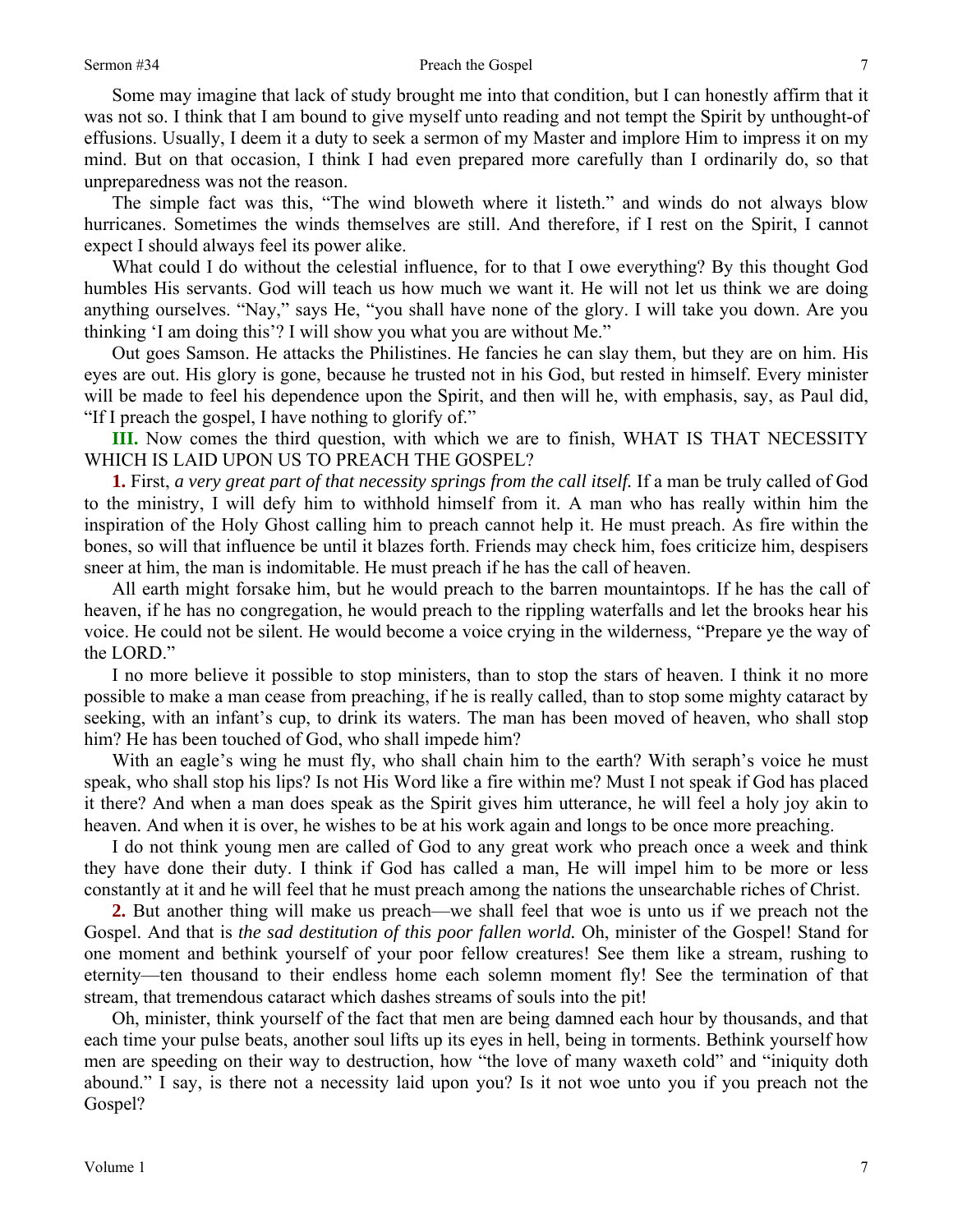Take your walk one evening through the streets of London when the dusk has gathered and darkness veils the people. Mark you not yon profligate hurrying on to her accursed work? See you not thousands and tens of thousands annually ruined? Up from the hospital and the asylum there comes a voice, "Woe is unto you if ye preach not the Gospel."

Go to that huge place built around with massive walls, enter the dungeons, and see the thieves who have for years spent their lives in sin. Wend your way sometimes to that sad square of Newgate and see the murderer hanged. A voice shall come from each house of correction, from each prison, from each gallows, saying, "Woe is unto you if you preach not the Gospel."

Go you to the thousand deathbeds and mark how men are perishing in ignorance, not knowing the ways of God. See their terror as they approach their Judge, never having known what it was to be saved, not even knowing the way. And as you see them quivering before their Maker, hear a voice, "Minister, woe is unto you if you preach not the Gospel."

Or take another course. Travel round this great metropolis and stop at the door of some place where there is heard the tinkling of bells, chanting, and music, but where the whore of Babylon has her sway and lies are preached for truth. And when you come home and think of Popery and Puseyism, let a voice come to you, "Minister, woe is unto you if you preach not the Gospel."

Or step into the hall of the infidel where he blasphemes your Maker's name. Or sit in the theater where plays, libidinous and loose are acted, and from all these haunts of vice there comes the voice, "Minister, woe is unto you if you preach not the Gospel."

And take your last solemn walk down to the chambers of the lost. Let the abyss of hell be visited and stand and hear

### *"The sullen groans, the hollow moans, And shrieks of tortured ghosts."*

Put your ear at hell's gate, and for a little while listen to the commingled screams and shrieks of agony, and fell despair that shall rend your ear. And as you come from that sad place, with that doleful music still affrighting you, you will hear the voice, "Minister! Minister! Woe is unto you if you preach not the Gospel."

Only let us have these things before our eyes and we must preach. *Stop preaching*! *Stop preaching*! Let the sun stop shining and we will preach in darkness. Let the waves stop their ebb and flow and still our voice shall preach the Gospel. Let the world stop its revolutions, let the planets stay their motion, we will still preach the Gospel.

Until the fiery center of this earth shall burst through the thick ribs of her brazen mountains, we shall still preach the Gospel. Till the universal conflagration shall dissolve the earth and matter shall be swept away, these lips, or the lips of some others called of God, shall still thunder forth the voice of JEHOVAH. We cannot help it. "Necessity is laid upon us, yea, woe is unto us if we preach not the gospel."

Now, my dear hearers, one word with you. There are some persons in this audience who are verily guilty in the sight of God because *they* do not preach the Gospel. I cannot think how, out of the fifteen hundred or two thousand persons now present within the reach of my voice, there are none who are qualified to preach the Gospel besides myself.

I have not so bad an opinion of you as to conceive myself to be superior in intellect to one half of you or even in the power of preaching God's Word. And even supposing I should be, I cannot believe that I have such a congregation that there are not among you many who have gifts and talents that qualify you to preach the Word.

Among the Scotch Baptists it is the custom to call upon all the brethren to exhort on the Sabbath morning. They have no regular minister to preach on that occasion, but every man preaches who likes to get up and speak. That is all very well, only I fear, many unqualified brethren would be the greatest